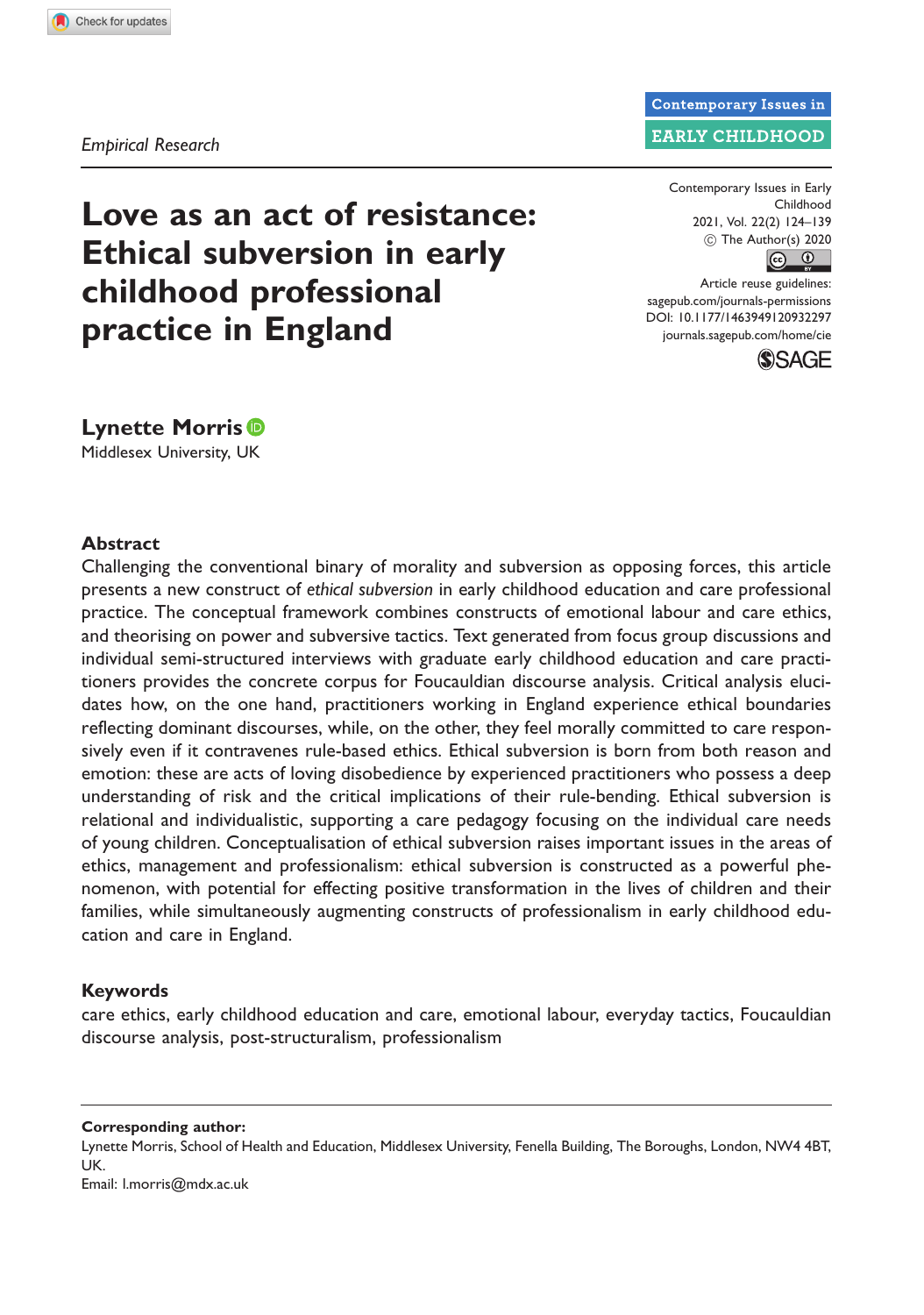### Introduction

This article demonstrates how certain forms of subversion enable early childhood education and care (ECEC) professionals to provide responsive care for the benefit of young children's learning and development. Critical analysis congruent with the philosophical ideologies of Foucault (2002) is employed to explore how power constrains, shapes and enables the behaviours of professionals working within ECEC in England, bringing theorising of *ethical* subversion in ECEC to public consciousness for the first time. A construct of *responsible* subversion has been long established in the nursing profession through the work of Hutchinson (1990); this form of rule-bending is characterised by experienced nurses carrying out small acts of kindness to make patients feel more comfortable, regardless of whether their actions contravene hospital policy (Collins, 2012). Rule-bending as acts of responsible subversion is justified by nurses as necessary in order to care for the patient responsively. The theorising of ethical subversion in ECEC builds on Hutchinson's (1990) conceptual work in hospitals. It would be exiguous to inquire into motivations for rule-bending within the caring professions without acknowledging how non-adherence to any policy could have potentially devastating consequences for all concerned. In addition to potential risks to the welfare of those cared for, there are serious professional, legal and emotional implications for staff and the organisation (Collins, 2012). In nursing, rule-bending is reported as more generally practised by the most experienced nurses, who are better positioned to evaluate risks (Husted et al., 2015). Rule-bending amongst nurses has been linked to a related construct of *tolerance for rule-bending*, which correlates with developing understanding of what constitutes real harm to patients (Collins, 2012). Similarly, a deep understanding of critical implications of rule-bending is presented here as a prerequisite for theorising slight violations of rules in ECEC as acts of ethical subversion.

The theorising and policy underpinning the enactment of a key person's duty within ECEC practice in England is central to contextualising ethical subversion. Since the publication of the Birth to Three Matters framework (Department for Education and Skills, 2002), practice guidance for ECEC settings in England has promoted a 'key person approach', underpinned by theory and scientific research advocating positive experiences of caregiver responsiveness within an attachment relationship (Bowlby, 1969) to encode infants' neural systems for cognition and emotional well-being (Gerhardt, 2014; Graham, 2008). Elfer et al. (2012: 18) define the key person approach as: 'A way of working in nurseries in which the whole focus and organisation is aimed at enabling and supporting close attachments between individual children and individual nursery staff'.

The Early Years Foundation Stage framework (Department for Children, Schools and Families, 2008) was introduced in England towards the end of 2007 and, since its implementation in 2008, the key person role has been promoted to the level of a statutory requirement from its previous guidance status. The Early Years Foundation Stage framework asserts that 'children learn to be strong and independent from a base of loving and secure relationships with parents and/or a key person' (Department for Children, Schools and Families, 2008: 5). Accordingly, forming and maintaining close emotional bonds with children became a statutory requirement of the ECEC practitioner's role. Alongside the key person imperative, there is also an expectation for acknowledgement of the uniqueness of each child, and for practitioners to respond to children's individual interests and needs (Department for Education, 2017). The United Kingdom (UK) government continues to legislate for emotional labour (Hochschild, 1983) and care ethics (Noddings, 1984) within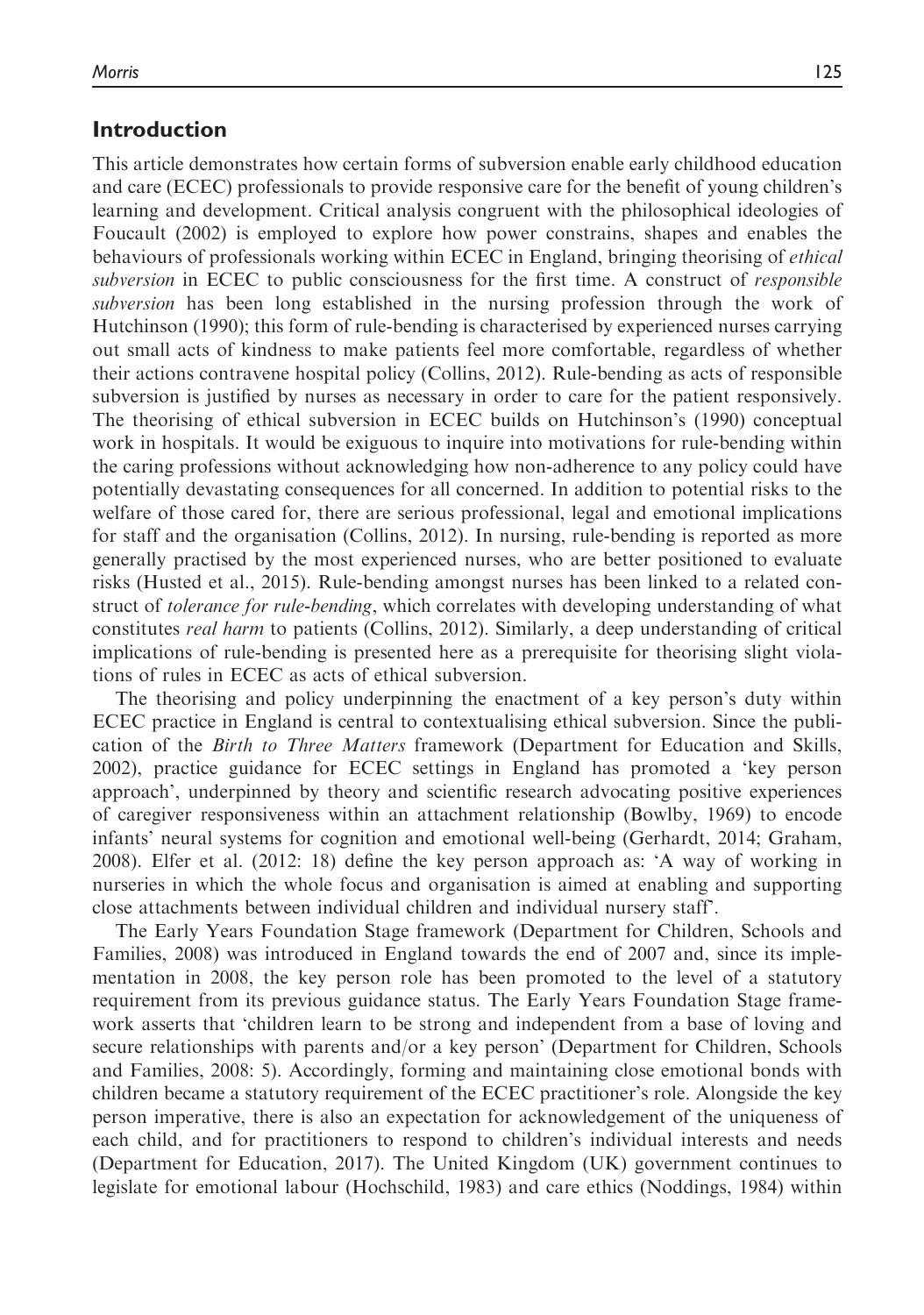ECEC; it is these two related constructs that contribute to the theoretical foundation for ethical subversion in ECEC professional practice in England.

## Theoretical framing of resistance as ethical pedagogy

The conceptualisation of emotional labour, in Hochschild's 1983 germinal work titled The Managed Heart, has since been widely taken up in ECEC debates (see Colley, 2006; Taggart, 2011; Vincent and Braun, 2013). Parallels have been drawn between labouring in ECEC and the three types of labouring that Hochschild (1983) identified in caring roles: physical labour, mental labour and management of feelings as a requirement of the waged role – the latter being termed emotional labour. Although Hochschild's (1983) theoretical perspectives on the exploitation of emotions have informed a wide range of work over the last 30 years, her theoretical construct of *feeling rules* has been less well received and attracted criticism for not fully expressing the complexity of how emotions are utilised in the modern working world (Koch, 2013). It is apparent from Hochschild's (1983: 114) own reported data that the organisation is not the only agent in setting the emotional agenda: within a structure where anger is not a permitted emotion, a member of an airline cabin crew 'launders her anger, disguises it in mock courtesy and serves it up with flair' as she deliberately spills tomato juice over a complaining passenger dressed in a white suit. Hochschild's (1983) subjects are revealed to be simultaneously agentic and resistant through their creative subversion of behaviour rules (Götz, 2013). The notion that workers may act on different sets of feeling rules in response to the context and/or personal motivation diverges from Hochschild's (1983) original concept; similarly, a more complex understanding of employees' motivations within their emotional labouring informs the theorising of ethical subversion here.

Emotion rules form a part of the professional culture of some occupations. In the law, health and education sectors, they reflect 'an occupational ethos and specific morality' (Koch, 2013: 131). When an individual enters the caring professions, they make a moral commitment to care for others through kind, warm and gentle interactions (Colley, 2006). Their actions are ethical in the sense of being relational (Noddings, 1984). Their ethical care involves cognitive, emotional and action strategies set within a moral relationship between individuals (Tronto, 1993). Daily interaction with the same children and their families provides opportunities for ECEC practitioners to foster felt emotions and attachments which coordinate with the moral dimensions of their compassionate professionalism (Taggart, 2016). The wilful misdemeanour of Hochschild's (1983) airline cabin crew member, conducted under the guise of courteous service, is set within a very different context to that characterising emotional labour in the caring professions: relationships are longer term and foster sensitivity to the physical, psychological, cultural and spiritual needs of the cared for and their families (Vanlaere and Gastmans, 2011). Gilligan (1982), writing on feminist constructions within ethical dilemmas, expresses how morality is typically situated and emotional; morality is defined as 'a network of connection, a web of relationships that is sustained by a process of communication' (Gilligan, 1982: 29). Positioning actions as ethical in terms of being relational is critical to conceptualising ethical subversion in this article. An ethic of care involves the carer in a relationship with commitment, empathy, intuition, love and compassion (Sevenhuijsen, 1998). Caring by experienced ECEC professionals is ethical in terms that extend beyond collective approaches to providing protective supervision and care routines (Davis and Degotardi, 2015). The emotional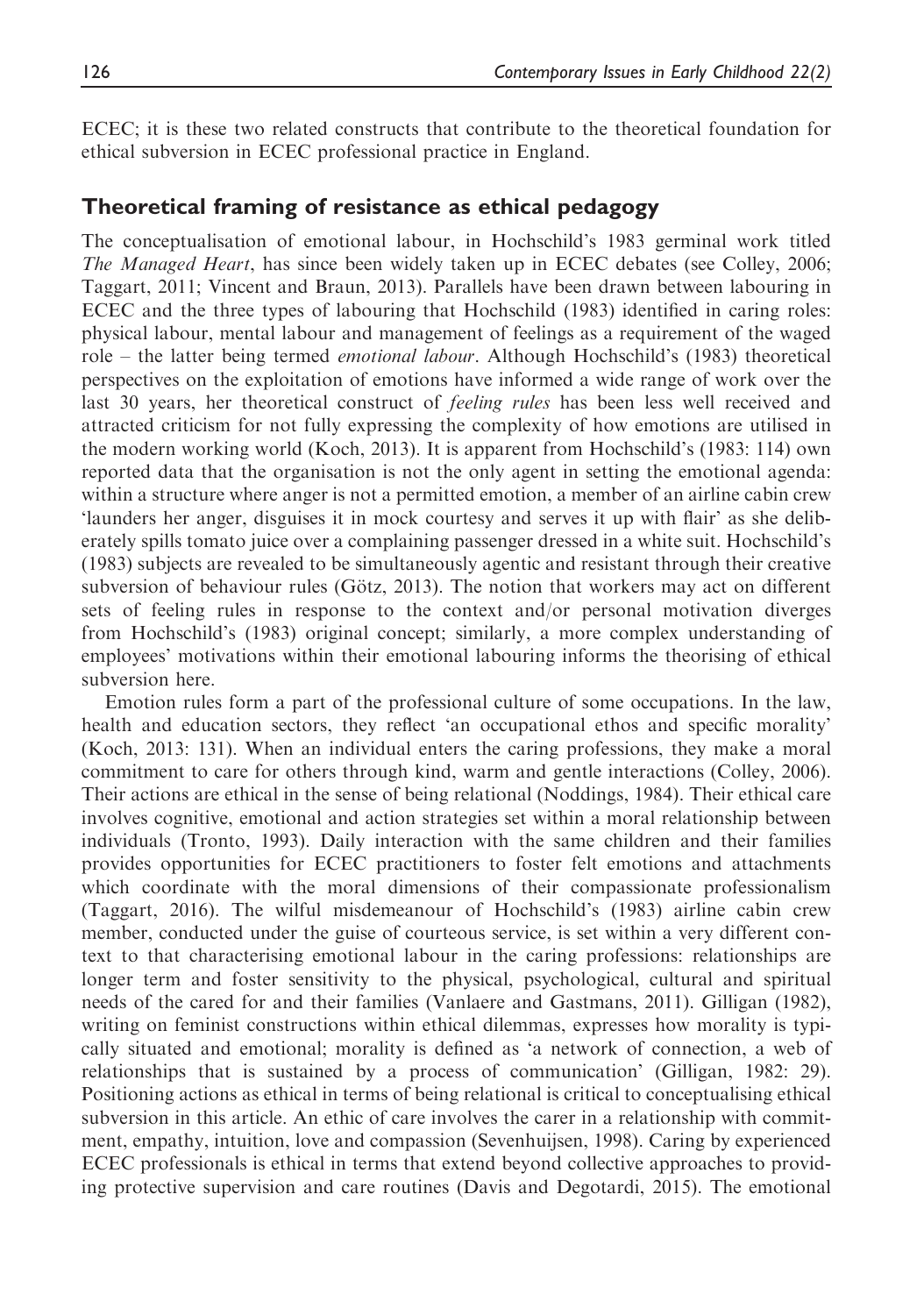work carried out by compassionate ECEC professionals constitutes care which is sensitive to the physical, psychological, cultural and spiritual needs of both the child and their family (Vanlaere and Gastmans, 2011).

Conceptualising care as ethical in terms of involving cognitive, emotional and action tactics set within a moral relationship between individuals (Tronto, 1993) posits working within an ethic of care as going beyond Hochschild's (1983) original definition of emotional labour. There is more complexity in how ECEC professionals enact emotional labour: the related mechanisms of prescriptive emotion management and philanthropic emotion management (Bolton and Boyd, 2003) may better reflect the enactment of emotional labour in ECEC, as they acknowledge responsiveness to the implicit meanings in social interactions. Employees may labour more strenuously in the performance of philanthropic emotion management, going beyond normal expectations if they have positive feelings for the others involved, or if they feel that there is something special about the situation. ECEC professionals labour at forming emotional bonds with individual children in order to provide relational care through affect attunement (Stern, 2000), even though long periods of sustaining emotionally close interactions with very young children place high emotional demands on the staff (Page and Elfer, 2013). Furthermore, the effort required in working closely with families and caring for toddlers and babies is not a constant; emotions may need to be managed far more strenuously in some situations than others. Consequently, emotional labour in ECEC is presented in this article as the dynamic enactment of care ethics, where understandings of care ethics support a care pedagogy to challenge formal boundaries of practice (Noddings, 1984).

Consideration of De Certeau's (1984) theorising on strategy and tactics is also useful in understanding how ECEC practitioners adapt their ways of working to best serve children and to protect the self under the conditions imposed on them. De Certeau (1984) theorises tactics as the everyday ways in which the subjugated reappropriate strategies used to exert control by the dominant within organisational power structures: the rules of the powerful are still applied, but in a way that is influenced by the less powerful, but never wholly determined by them. The rule prevails without change, adjustment or exception, while the situated tactics of the workforce manifest as everyday creative resistance.

### A personal approach to Foucauldian discourse analysis

The ontological and epistemic stances adopted in this article reflect social constructivism, with the empirical study grounded in Foucauldian conceptualisations of discourse and power (Foucault, 2002) and critical analysis of discursive forms (Howarth, 2000). In accordance with Foucault's own dislike of prescription, my analytical approach is pragmatic. The methodological aim was to firmly fix my gaze on ideological positions, power relations and the practices derived from these, while avoiding the risk of being seduced by grammatical constructions at the expense of social and political implications (Hook, 2001). Text generated from focus group discussions and individual semi-structured interviews was analysed through repeated close reading, comparison and aggregation across data sets, and careful recording of analytical notes. The approach enabled identification of sets of ideas, or *dis*courses, as a mediating lens through which to view outcomes of uneven power relationships in ECEC (see examples of the analysis in Table 1).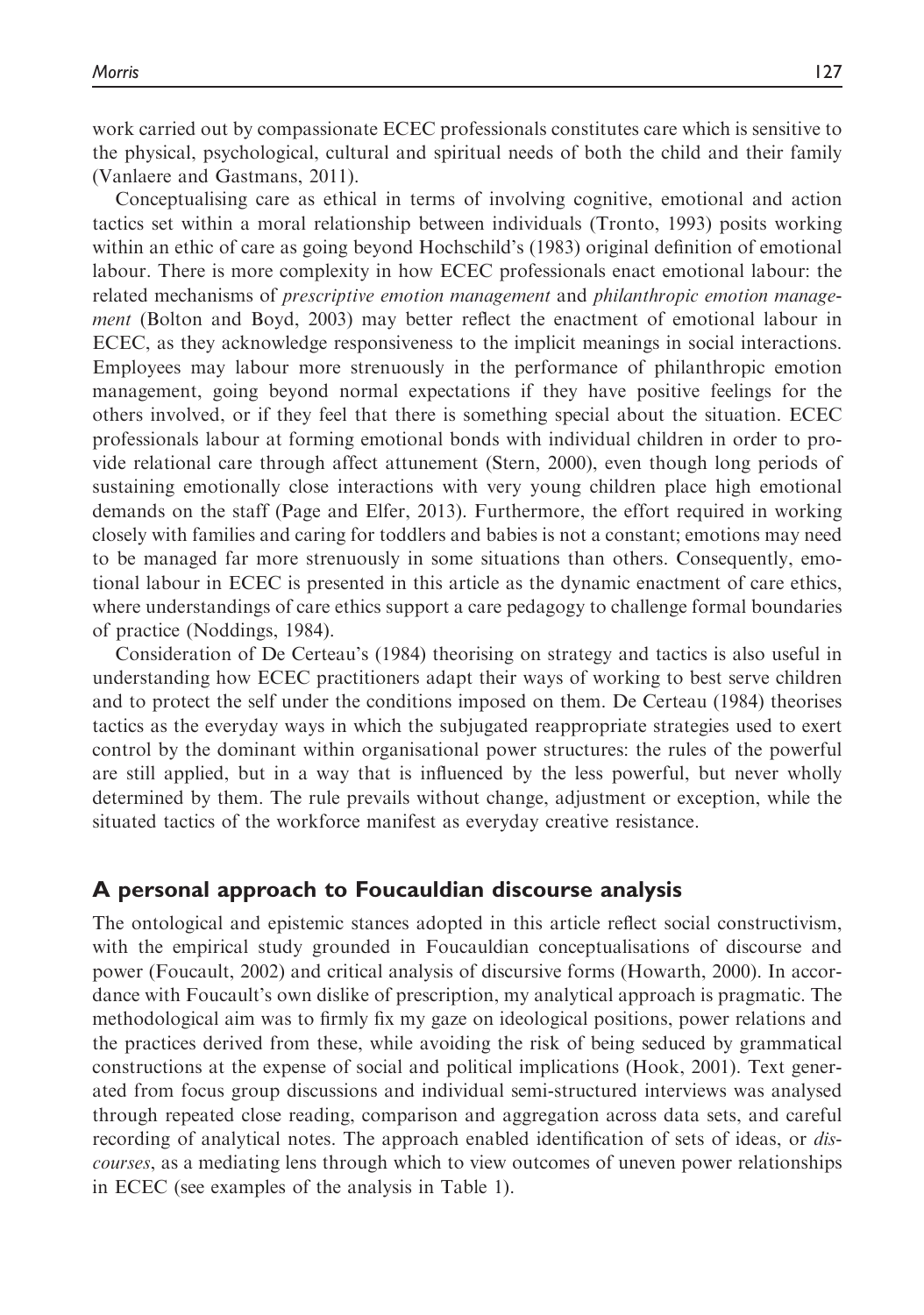|                                                  | Table 1. Critical analysis of focus group data based on Foucauldian conceptualisations of discourse and power.                                                                                                                                                                         |                                                           |                             |                                           |
|--------------------------------------------------|----------------------------------------------------------------------------------------------------------------------------------------------------------------------------------------------------------------------------------------------------------------------------------------|-----------------------------------------------------------|-----------------------------|-------------------------------------------|
| Focus group                                      | Summary statements                                                                                                                                                                                                                                                                     | Interpretation<br>of objects                              | Discursive constructs       | Control exerted by<br>embedded power      |
| Group 1                                          | Care is oriented towards the children's needs and<br>attunement to the child's world, as achieved by<br>distinctive and separate from intimate love, and<br>having a deep affection for the child that is<br>requires knowing the child in order for<br>parental love.<br>different to | modelled on<br>Care pedagogy<br>'scientific'<br>discourse | Modern attachment<br>theory | Regime of truth                           |
| Group <sub>2</sub>                               | Caring is being attentive and attuned to the child's<br>thinking and focusing on meeting the child's<br>needs, and achieved through total immersion in<br>the child.                                                                                                                   |                                                           |                             |                                           |
| Group <sub>3</sub>                               | require being sensitive, being in tune with the<br>exceeds the necessary, and is exemplified by<br>child and caring with emotion where care<br>Professional responsibilities for meeting the<br>emotional and physical needs of the child<br>outward expressions of love.              |                                                           |                             |                                           |
| Group 4                                          | neuroscience and theories to respond to indi-<br>grow close to them and it is natural to feel love<br>vidual needs. If you work with children you<br>Create an enabling environment informed by<br>cuddle them.<br>and want to                                                         |                                                           |                             |                                           |
| Group 4<br>Group 2<br>Group 3<br>Group<br>Group: | Being aware of the balance, limits and boundaries<br>Caring is defined by boundaries and how practi-<br>to be mindful of not getting too<br>of the key person role is important.<br>data collected<br>attached.<br>tioners need<br>close or too<br>No example in                       | rule-based ethics<br>Repressive                           | Child protection            | Disciplinary/ normalising<br>technologies |
|                                                  |                                                                                                                                                                                                                                                                                        |                                                           |                             | (continued)                               |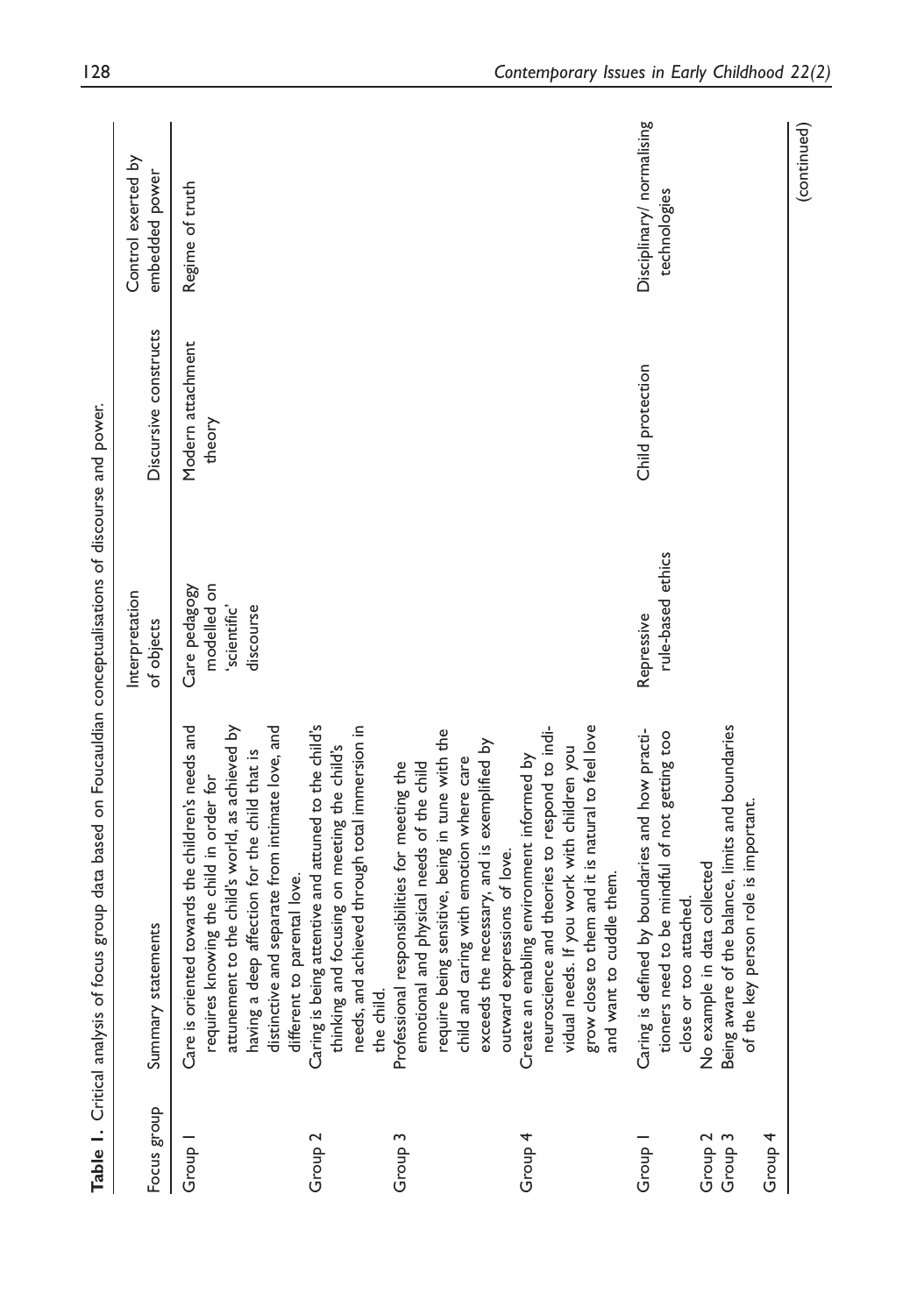| Table 1. Continued. |                                                                                                                                                                                                                                                     |                                                                     |                       |                                                           |
|---------------------|-----------------------------------------------------------------------------------------------------------------------------------------------------------------------------------------------------------------------------------------------------|---------------------------------------------------------------------|-----------------------|-----------------------------------------------------------|
| Focus group         | Summary statements                                                                                                                                                                                                                                  | Interpretation<br>of objects                                        | Discursive constructs | Control exerted by<br>embedded power                      |
|                     | There are requirements for practitioners to be<br>approachable for children while ensuring<br>appropriate physical contact and touch.                                                                                                               |                                                                     |                       |                                                           |
| Group               | although best practice is managed differently in<br>cies, and every early years setting must follow<br>all aspects of the Early Years Foundation Stage,<br>Managers turn legislation into the settings' poli-<br>schools, preschools and nurseries. | Subjugated notions<br>of 'best practice'                            | Quality               | Hegemonic engineering<br>of institutions<br>and practices |
| Group <sub>2</sub>  | Legislation is put in place to regulate settings and<br>stamp out poor-quality practice.                                                                                                                                                            |                                                                     |                       |                                                           |
| Group <sub>3</sub>  | e too worried about getting a poor<br>Ofsted grade to not follow legislation.<br>Nurseries ar                                                                                                                                                       |                                                                     |                       |                                                           |
| Group 4             | managers have to make the policies work in<br>Government decides on good practice, and<br>their nursery.                                                                                                                                            |                                                                     |                       |                                                           |
| Group               | guidance that all staff need to know,<br>exactly what you need to do in every situation.<br>although it does not have all the answers for<br>Policy is the                                                                                          | Productive development<br>as embodied capital<br>of critical skills | Professionalism       | Technologies<br>of the self                               |
| Group <sub>2</sub>  | Staff have to bend some rules every day to do<br>their job and stay sane.                                                                                                                                                                           |                                                                     |                       |                                                           |
| Group <sub>3</sub>  | The setting's policies give you a framework to<br>work with, but we have to make sure that                                                                                                                                                          |                                                                     |                       |                                                           |
|                     | and their parents, and not just blindly following<br>everyone is doing what is best for the children                                                                                                                                                |                                                                     |                       |                                                           |
|                     | rules for the sake of it.                                                                                                                                                                                                                           |                                                                     |                       |                                                           |
| Group 4             | everything done in the time we have, but we do<br>working has to be pragmatic to get<br>not just ignore the rules.<br>Our way of                                                                                                                    |                                                                     |                       |                                                           |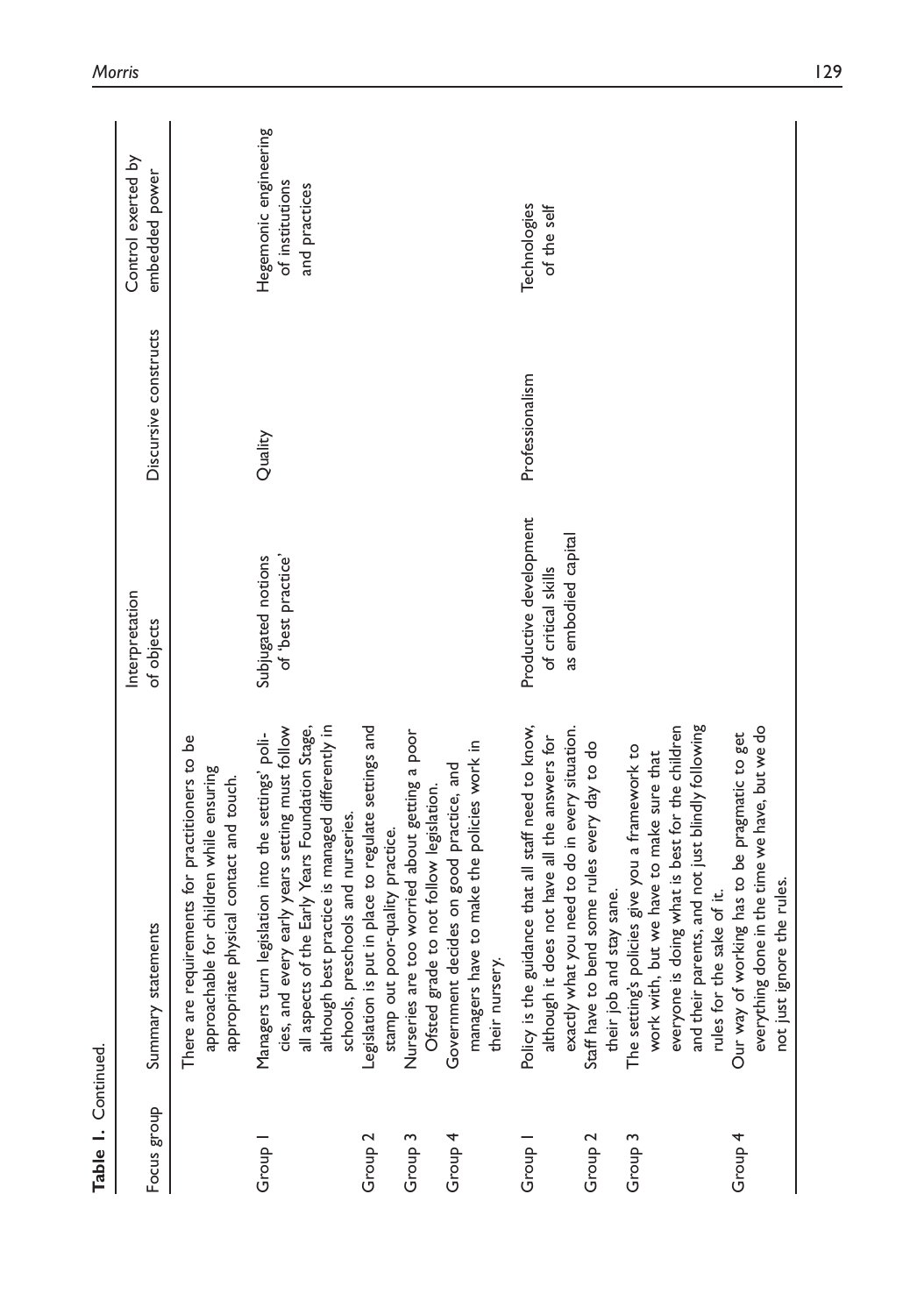## Ethical gathering of examples of resistance

The data was gathered at a university in North London, in the south-east of England, from a cohort of graduate ECEC practitioners in training towards the nationally recognised Early Years Teacher Status. The ECEC workforce in London is typically diverse, with the participant sample reflecting this position: the age range of the participants spans over 20 years and there is diversity in their cultural heritage, role, employment status, duration of experience in the ECEC sector, and experience of working with young children within and outside the UK. The use of four 5-member focus groups enabled 20 graduate practitioners to negotiate group perspectives through processes of expansion and reflection on each other's experiences (Belenky et al., 1997) to produce thick data summarising prevalent experiences, while three individual semi-structured interviews collected rich descriptions of personal experiences.

The participant recruitment, data collection and data handling were conducted in line with guidance published by the British Educational Research Association (2018). Ethical concerns relating to the data collection were rightly focused on care of the participants. Protective measures included the allocation of pseudonyms, participant debriefing and access to contact details for counselling. However, I had not fully appreciated the potential emotional impact of a deeply reflexive methodology on the practitioner researcher during the interview process. A state of sustained sensitive receptivity to nuances rendered me vulnerable to the psychoanalytic processes of projection and transference by a similar means to how practitioners experience children's intense emotions through their attunement to the child (see Elfer, 2016). Connections between the researcher and participants were deepened by the participants' openness and generosity in sharing their experiences. During the interviews with two of the participants, Anna and Maria, I found myself so deeply identifying with their retelling of upset and joy that it was palpable; unresolved emotions from years of working with children in difficult situations emerged and engulfed me. Furthermore, at one point in the interview with Maria, I sensed her *pushing* her feelings of despair, derived from her perceptions of the emotional sterility in school life, onto me. I also felt the redirection of Elena's annoyance with a 'weak' colleague; I became the object of Elena's impatience by probing rather than offering agreement to her interpretation as to why her colleague behaved as she did. I found myself to have been rendered vulnerable to the process of countertransference – the rise of my own strong negative feelings in response to Elena's criticism of her colleague's behaviours necessitated strenuous management of my own personal displays of emotion. I had not fully appreciated the inevitability of a redirecting of emotion onto the self, or how the retelling of the participants' experiences might rekindle emotions and unresolved internal struggles. I have come to understand how care of the practitioner researcher should be considered alongside concern for the care of the participants when engaging in practitioner research.

### Focus groups

This subsection presents critical analysis of negotiated summary statements from the four focus group discussions, with the omissions assumed to provide no intimation of views or indifference. All four focus groups describe working within a care pedagogy which reflects a hegemonic attachment discourse. All four focus groups also describe the importance of ECEC settings adhering to national directives: Group 3 proffers a notion of the regulatory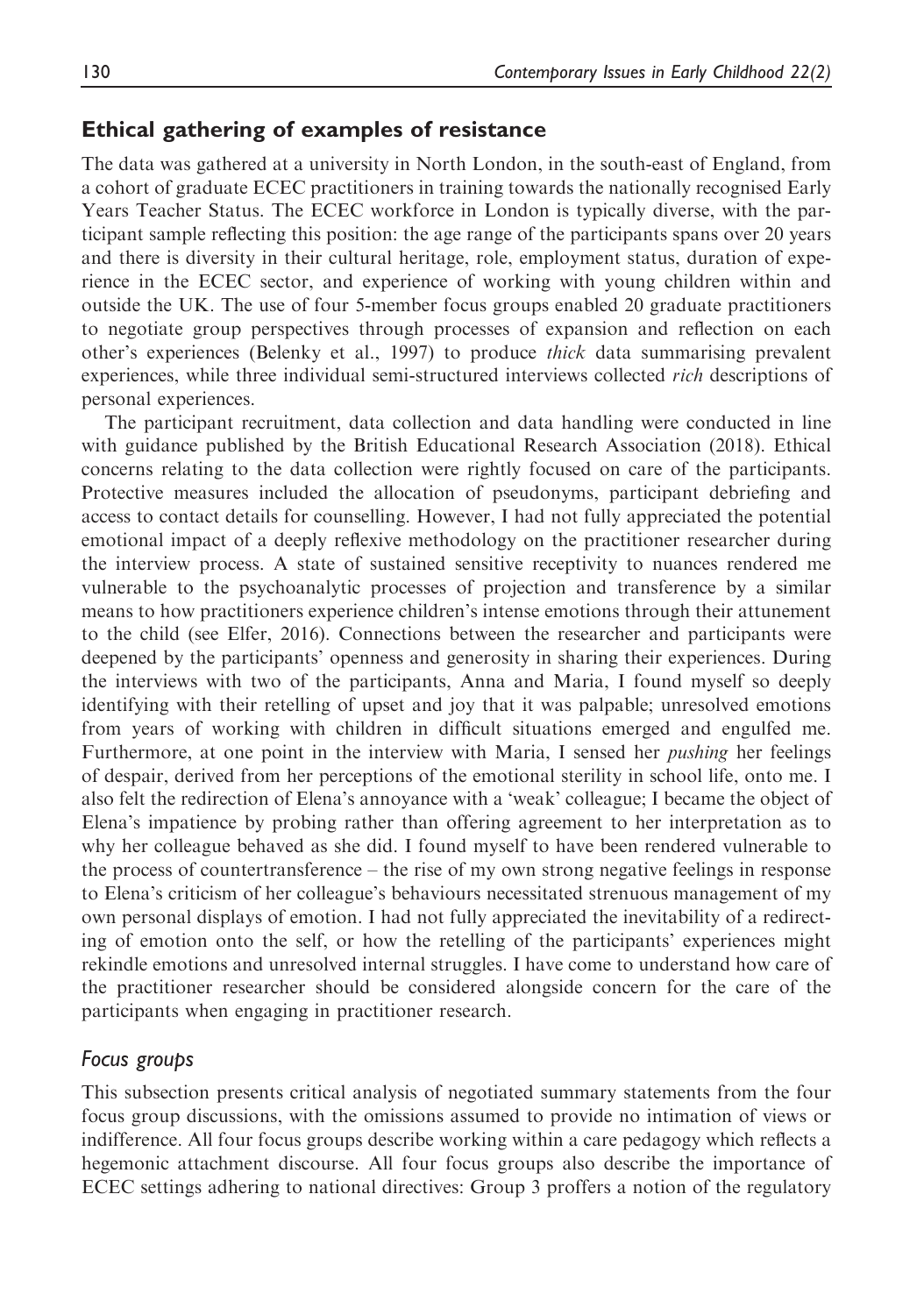gaze of the Office for Standards in Education, Children's Services and Skills (Ofsted) in England exerting power through disciplinary technologies in imposing a dominant discourse of quality. Two groups also identify how the implementation of national policy in settings is open to management interpretation. For example, members of Group 4 refer to 'ensuring *appropriate* physical contact and touch', which in some settings has been interpreted as *no*touch policies. Over the years, both the benefits and dangers of 'touch' within educational and care contexts have been extensively debated (see Carlson, 2005; Johnson, 2000; Page and Elfer, 2013; Tobin, 1997). Fundamentally, policy relating to 'touch' is concerned with affording protection to children, their families, the staff and the ECEC setting. Furthermore, behaviour policies aiming to limit time spent in passive embrace positively support the premise that children require freedom to play, interact with other children and explore their environment. Long periods of being held on practitioners' laps, and frequent physical contact with carers, could potentially impede the development of a child's independence and learning (Dahlberg et al., 2007; Stern, 2000). However, close practitioner– child relationships in western ECEC are exemplified by outward expressions of love and affection, with Elfer et al. (2012: 62) encapsulating this position in the following statement: 'babies and young children need holding, cuddling and lap time, all of which are the very essence of being in a relationship'.

UK government guidance for schools acknowledges that it is both necessary and desirable for a teacher to have a degree of physical contact with a child, and advocates that schools should not impose a no-touch policy (Department for Education, 2011). Nevertheless, widely publicised incidents of child abuse over the last few decades have been described as having created confusion and a moral panic (Piper and Smith, 2003). A discourse of child protection has dominated in England, with close adult–child relationships coming under extreme levels of scrutiny (Page, 2017). UK legislation reflecting protection and control has been responded to as an overreaction to concerns for children's sexual safety and the false accusation of adults, with many ECEC settings discouraging staff displays of physical affection, such as cuddling or holding a child on a practitioner's lap. Consequently, within a context of fear and defensiveness, young children's fundamental needs may be ignored, and practice impoverished for both children and professionals (Piper and Smith, 2003). A discourse of child protection adds to the complexity of practitioners' close relationships with children (Campbell-Barr et al., 2015; Elfer et al., 2012; Page, 2017), supporting a more traditional rule-based ethics in ECEC settings.

Determination of the appropriateness of contact and touch is subjective, and subjected to tension between opposing external directives, competing discourses of what is best for children, and the differing internal beliefs of individual practitioners. All four focus groups recorded a broad consensus that practitioners work within their setting's policies while applying subversive tactics in order to fulfil or sustain their professional role. This position is reflected in Page's (2018: 137) observations of 'an informalisation of practice', whereby practitioners provide relational care 'outside of the official and formal framework of best practice'. While dominant discourses emphasise a requirement for loving care, protection from abuse and the nurture of independence, practitioners feel obliged to deploy subversive tactics to protect the self and balance the giving of too much physical affection with showing too little love. This position is further explored in the following three subsections. Brief profiles for three individual interviewees accompany critical discussion of their personal motivations for slight violations of behaviour rules under certain conditions.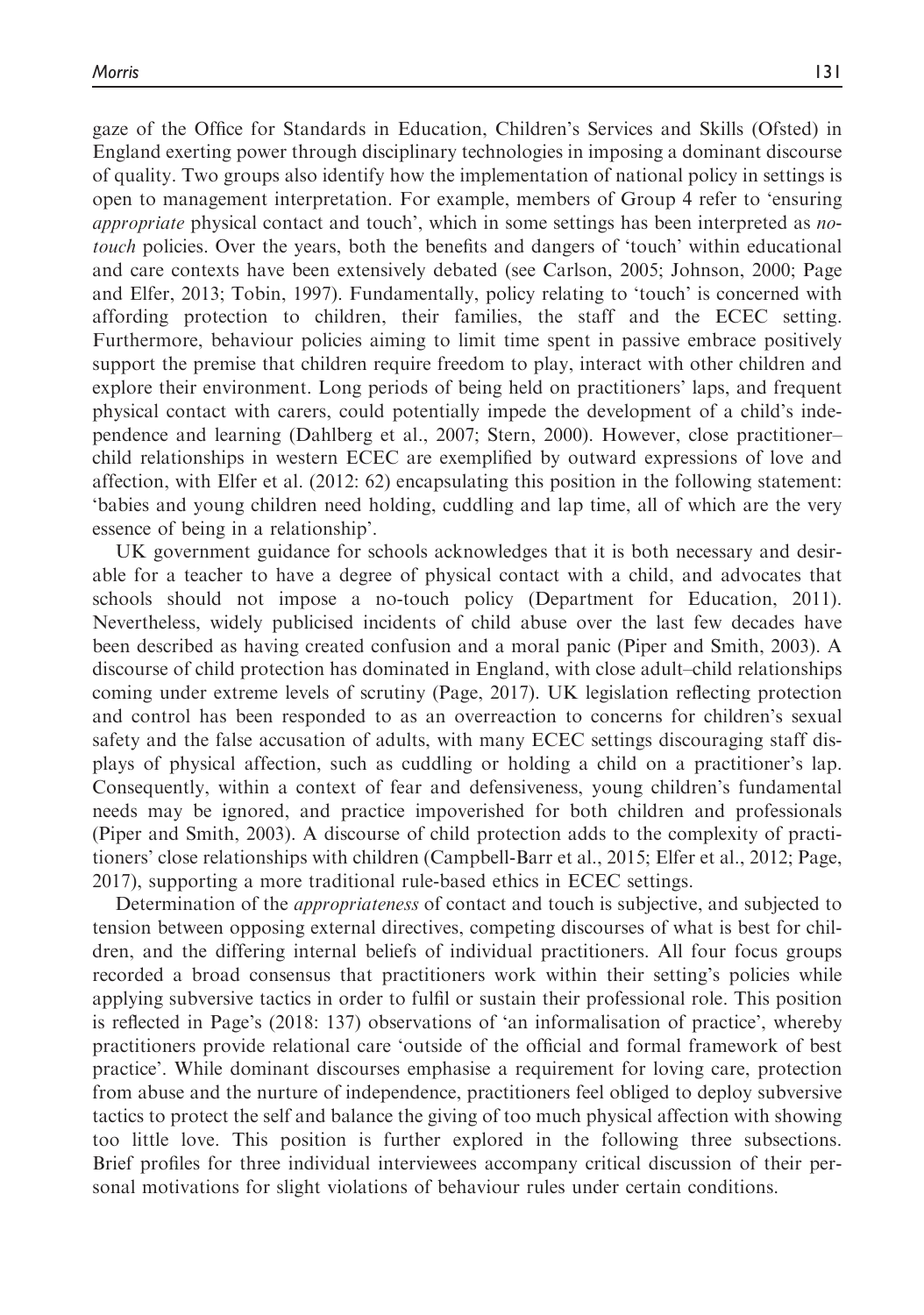### Anna

Anna is in her mid thirties and describes herself as an Italian who is resident in the UK. Anna has a long history of women teachers in her family; six years of her own ECEC employment were spent in Italian schools. At the time of interviewing, Anna explained that she was on unpaid placement in a large private nursery. Low staff recruitment and retention rates had resulted in a high percentage of agency staff working within all five rooms of the setting. In the excerpt below, Anna describes a scenario where, in the absence of the regulatory gaze of the room leader, she seizes the opportunity to encourage disenfranchised co-workers to join her in rule-bending:

I try several times when the room leader wasn't there because she is very strict and everyone, I said to them, 'Why don't we do this? Why don't we try this? Why don't we try to go outside and do this? Because in Italy it is much more happy and we go outside'. They were, like, 'How do you think we can do this?' And I thought, 'Oh my god'. This is a 50-year-old woman and a 22 year-old woman. They just feel really anxious and spend their weekends looking for jobs.

Anna is describing how two other practitioners have been disempowered by working within uncompromising rules which act only to serve management's interests. A degree of autonomy is required to enable ECEC practitioners to use their professional expertise in linking purpose, context and how young children learn as ethical praxis. The strict rules on outdoor play marginalise other ways of knowing. Managerial repression has negated self-efficacy, rendering these practitioners unable to contemplate taking autonomous action (Bandura, 1982). Consequently, Anna is seen to encourage the other staff to deploy subversive tactics to enable them to better cope under the conditions imposed on them.

Anna expressed her enjoyment of working with babies and toddlers, describing her way of working as being akin to that of a caring mother. Mothering has been defined as the act of taking on responsibility for consistently responding to a child's universal demands for protection, nurture and socialisation, while maintaining an intense emotional connection (Ruddick, 1990). There may be blurred boundaries between many forms of professional caring and practitioners' experiences of personal caring, such as looking after vulnerable relatives. However, caring in ECEC practice has the potential to involve practitioners' feelings of love more directly than other forms of caring because of the direct relationship with parenting. In the interview excerpt below, it is apparent that Anna both *cares for* the children in her professional role and *cares about* them (Tronto, 1993). However, in this extract, Anna emphasises how her feelings of love are situated:

There is love, definitely. It's not just the same love. I love my friends, I love my husband, nephew to bits; my love for my nephew in Sardinia, because I don't see him. It's like a spectrum and it has different shades.

Anna asserts that she is emotionally bound to the children in her care. However, Anna also provides an honest admission that her feelings for the children she cares for in her work have a different quality to the feelings she has towards her friends and family. Gratzke (2015, cited in Page, 2018: 126) asserts that: 'Love is what people describe it as being'. This notion of love as having a multitude of definitions and representations aligns with Anna's framing of love as 'a spectrum'. There is a sense of hierarchy in the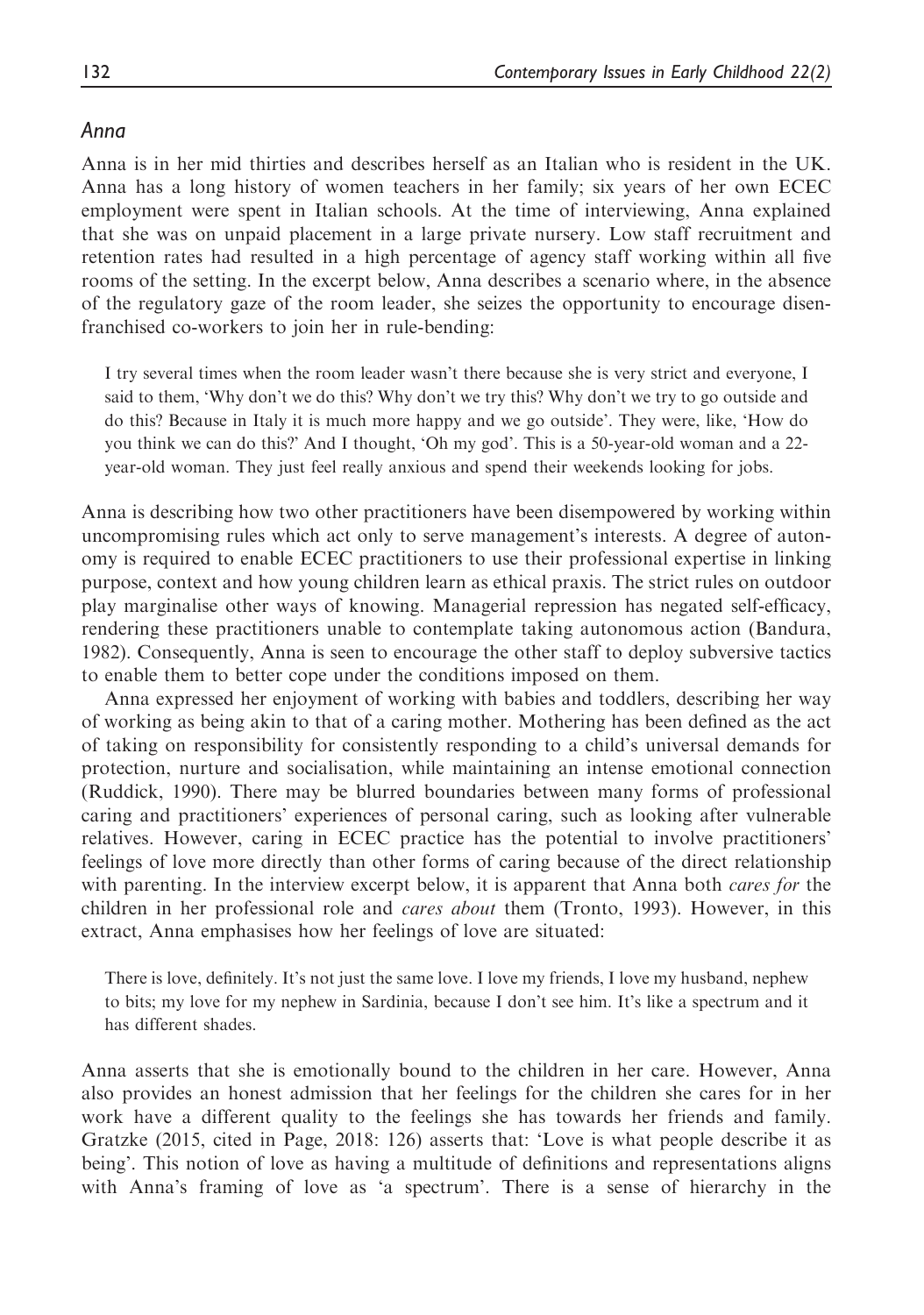manifestations of Anna's love. When it comes to her feelings for the children in her workplace, her emotion is understandably less impassioned than for her family and friends. Furthermore, Anna does not display the same sense of longing as for her nephew. Admitting to not loving the children she cares for professionally as keenly as loving the individuals in her private relationships may feel uncomfortable in a professional context where there is emphasis on attachment. However, the distinction made by Anna demonstrates the self-awareness that is necessary for distinguishing between deploying emotion in 'healthy' practices and practices rendering children at risk of harm (Page, 2018).

The quality of Anna's private and professional love may be different. However, she is still positioned within a relationship with children who are the recipients of her affection. In the following extract, Anna describes a tension created by having deep affection for a child:

I think that boundaries can sometimes be crossed when [practitioners] are attached to the child, and I mean I have been in that situation myself with key children, and because we have such a good bond, you might not want to put certain rules in place, which becomes difficult... keeping them on your lap, ermm, and letting them have things [fidgets with the hem of her clothing].

When Anna describes 'keeping' children on her lap to hold and cuddle, this may be in response to the child's care needs. However, it also satisfies her own emotional needs. Anna's admission to 'letting [children] have things' may be a tactic to encourage the children to like her and be compliant, while ignoring restrictions that do not present harm to children may also enhance feelings of happiness and pleasure in both Anna and the children. The way that Anna pauses, and makes small, restless movements with her hands as she speaks, suggests a degree of discomfort in admitting transgression from rules reflecting sector standards. The practitioner holds the perceived needs of the child, the practitioner and other children in dynamic tension, therefore Anna's discomfort may be interpreted as awareness of a potential for preferential treatment to stem from her love for some children. Anna's discomfort may signal fear of disciplinary action, resulting in loss of her placement in the setting, where threat of dismissal acts as a disciplinary technology. However, a more subtle reading of Anna's discomfort might suggest that her external restlessness is an outward manifestation of internal struggles relating to the subjectivity of what constitutes 'best for the child'. Anna, as an experienced carer of young children, would be expected to demonstrate acute awareness of the potential danger for practitioners to be guided by their internal moral compass, rather than by professional codes of practice. Nevertheless, there is evidence of tension between adhering to workplace rules and acting on situated practical knowledge of how to care for the child (Reinders, 2010).

### Elena

Elena is in her early twenties and describes herself as a British Cypriot who has always lived, studied and worked in North London. Elena took up full-time permanent employment in a small 25-place private day nursery directly after completing a Bachelor's degree in Early Childhood Studies. She had been working in her current setting for six months at the time of interviewing, acting as the allocated key person for three infants. Elena describes her feelings for her key children as follows: 'I like them a lot but not in a kissy way'. The data collected during Elena's interview suggests little emphasis on physicality in her caring. She further explains that her key children 'settle quickly without [her] doing too much fussing over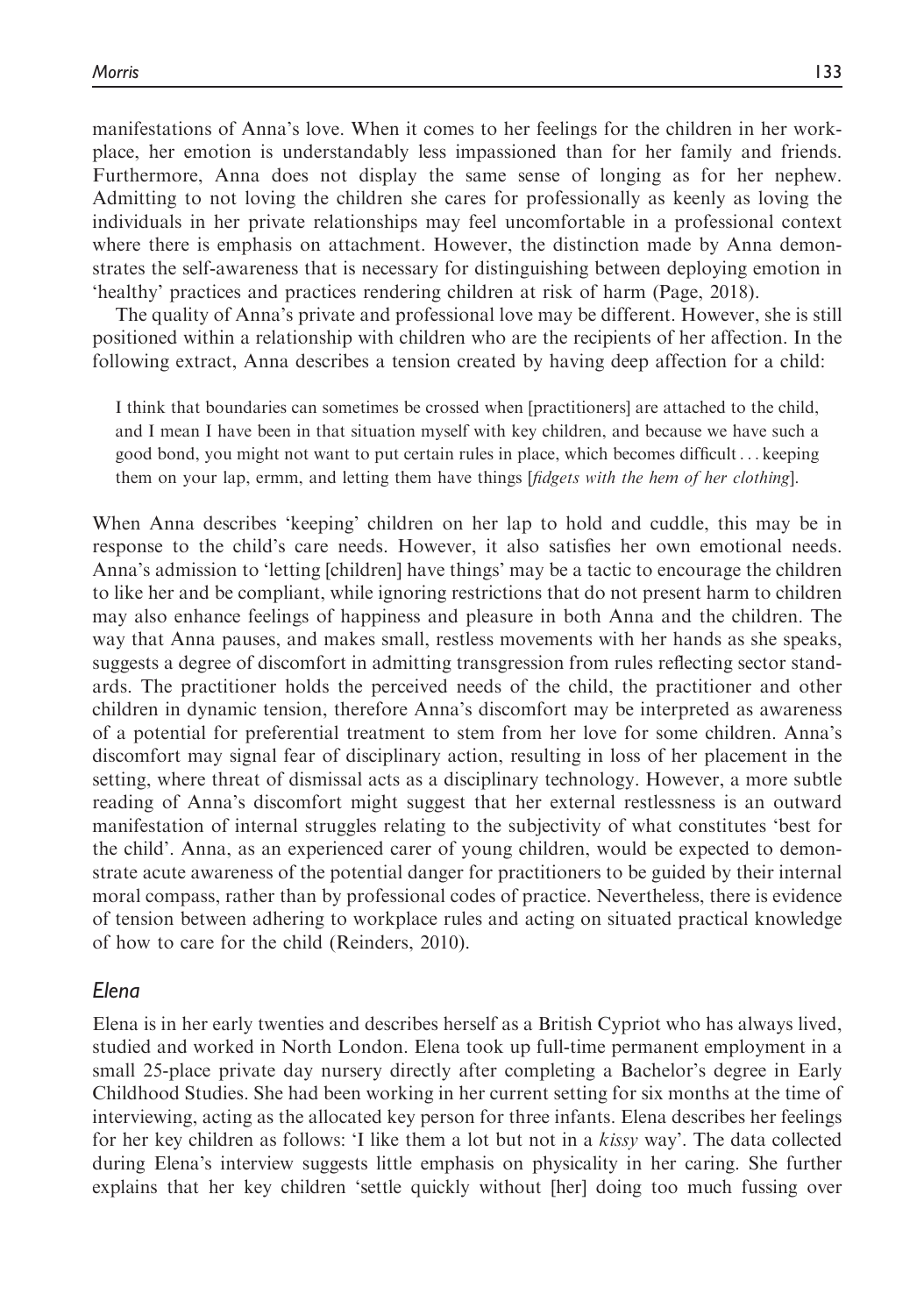them'. Elena suggests an awareness of other practitioners showing more physical affection to the children. There is a sense that she is an outlier. Elena speaks of how one of her colleagues frequently picks up an infant, carrying the young child with her as she works around the setting, and regularly cuddling the child on her lap. Elena and other practitioners have different notions of best practice, which are guided by personal preferences and professional beliefs. Elena describes her setting's rules on physical displays of emotion by practitioners as an imperative for 'not spending *too much* time cuddling the children on their laps'. However, the subjectivity of what constitutes 'too much time' spent displaying physical affection gives rise to moral dilemmas, as children's needs are not a constant. ECEC professionals are put in the position of having to negotiate a fine line between when and to what extent to push ethical boundaries, demonstrating the intense moral demands of the caring situation.

Professional ECEC practice requires individuals to 'manage a caring self and emotionality "in the right way"' (Osgood, 2012: 113). New entrants into the UK's ECEC sector learn what constitutes professional behaviour while working in the setting. A setting's rules dictate which feelings are the appropriate emotions to express, and when and how to express them (Colley, 2006), and a discourse of professionalism becomes a disciplinary mechanism affirming appropriate work identities and conducts (Fournier, 2001). Elena describes her colleague's frequent physical displays of affection as 'unprofessional'; she tells the practitioner 'not to give in to [the child]', signalling a belief that these behaviours are signs of weakness and failure. However, it is not clear whether Elena is uncomfortable with her colleague's non-alignment with the practice that is deemed correct by authority or with not distinguishing between her professional role and that of a parent. Furthermore, Elena expresses annoyance that the child's parents encourage what she perceives as excessive displays of physical affection for a nonrelative child. In a western individualist culture, child-rearing is the private responsibility of the family, rather than the community: displays of affection for children are generally considered the private domain of relatives. Similarly, Elena's reactions to her colleague's physical displays of affection may demonstrate cultural tension in caring for non-relative children. Research has shown that ECEC practitioners in England may express anxieties about forming close individual relationships with the children in their care (Elfer, 2012; Page, 2011; Page and Elfer, 2013), particularly experiencing concerns over maintaining the correct degree of professional distance, and potential resentment from parents who worry that close relationships outside of the family could undermine home relationships. The differentials of power within relationships between ECEC practitioners and parents may affect practitioners' agency (Brooker, 2010). Consequently, a parent's preference for the practitioner to love their child (Page, 2011) may lead to the practitioner feeling obliged to display high levels of affection to fulfil the parent's wishes, even if it contravenes workplace rules and personal notions of the child's needs. However, without interviewing Elena's colleague directly, it is unknown whether she is experiencing internal difficulties in reconciling a felt discrepancy in her responsibilities to the parents, the child and the setting.

#### Maria

Maria is a self-employed childminder in her late forties. Maria has many years of professional experience in ECEC in both Venezuela and the UK. She worked as an assistant teacher in a public preschool in Venezuela for three years before qualifying as a preschool teacher; she then worked for a further four years as a preschool teacher before emigrating to the UK, where she continues to work as a self-employed childminder in North London.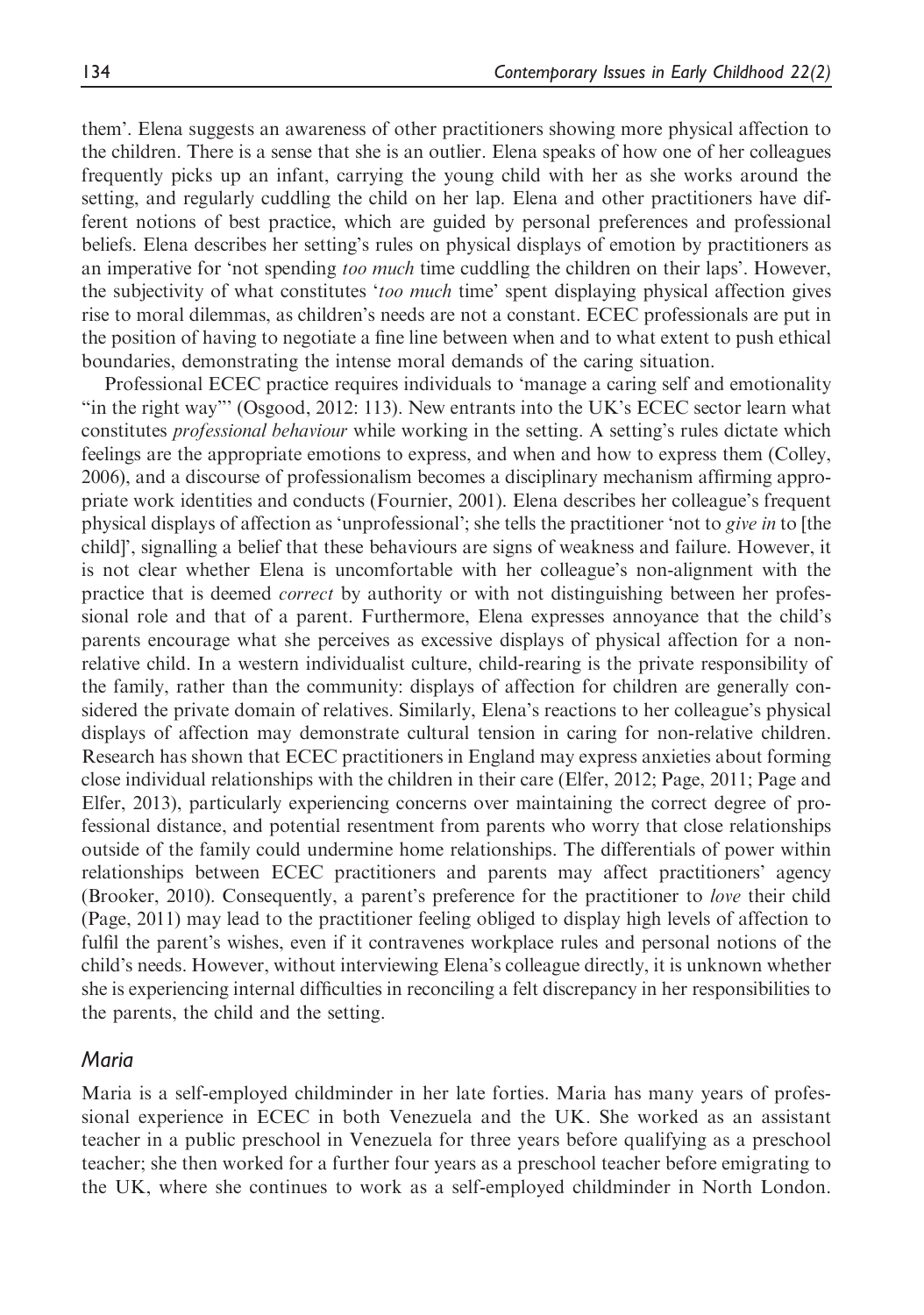Maria speaks with pride about her skills as an ECEC professional, and describes her long career as a vocation:

Working with children, for me, I can do it standing on my head. I know it sounds like boasting but I had to find out what I was good at and I feel very privileged that I was able to find that I am good at [it].

Maria is an experienced ECEC professional with a strong sense of self-efficacy. Unlike Anna and Elena, Maria does not practise under the regulatory gaze of nursery management or colleagues. Her dominant position in the setting affords Maria more freedom to practise in ways which reflect her ideological position. Maria demonstrates conviction to her own professional judgments, experiencing ethical subversion as acts of political resistance. In the following extract, Maria redresses the differentials of power within practitioner–parent relationships while simultaneously invalidating a dominant sector *no-hugging* discourse:

For me, okay, ermm, it's just nice to have that little special link with a child. It's just really, I have this little girl who calls me 'Mama'. I know her mother isn't very happy but I feel just so warm and needed, and it just, it gives me pleasure in being able to satisfy that child's emotional needs [hugs her own body]. Just the children's joy, the happiness of the children, the smiles. I know it sounds really corny and too perfect, but it just makes my day when we play together and they give me a hug. Yeah, it is just fantastic. You have to wean them off because they have to go to school where no one is going to touch them, no one is even going to give them a little hug.

The practitioner–child attachment relationship provides benefits for both the one who is caring and the one who is cared for, regardless of a 'generous inequality' (Noddings, 1984: 67). Maria explains how receiving verbal and physical expressions of affection from a child makes her 'feel just so warm and needed'. Maria admits that her frequent demonstrations of physical affection contravene sector standards focusing on child protection in support of nurturing the child's emotional well-being. Maria explains that 'it gives [her] pleasure in being able to satisfy [a] child's emotional needs'. Maria expresses her concern for the children's emotional development in her explanation of how '[y]ou have to wean them off because they have to go to school where no one is going to touch them, no one is even going to give them a little hug'. Maria paints a picture of the school classroom as a site of emotional detachment. Her perception of schools as sterile and uncaring environments reflects an ECEC sector discourse of having the moral high ground on delivering care. It is not the regulatory gaze of managers, colleagues or parents which induces Maria's moderation of her physical contact with children in readiness for school; her actions are empathetic and indicate self-reflection and the capacity for self-regulation. Maria demonstrates use of the attachment relationship in a deliberate and purposeful way as she prepares children for transition to institutions where adult–child ratios are significantly lower, rendering a key person approach unfeasible. She concerns herself in the present with meeting the immediate emotional needs of each child by holding and cuddling, while simultaneously nurturing independence and resilience in response to their future needs. Maria's embodied care and pragmatic self-regulation are held in dynamic tension. For Maria, her subversive tactics are underpinned by her deep understanding of ethical praxis, and enacted as the deployment of critical skills at the sites of collision between her professional ideology in relation to meeting a young child's individual needs and incompatible hegemonic discourses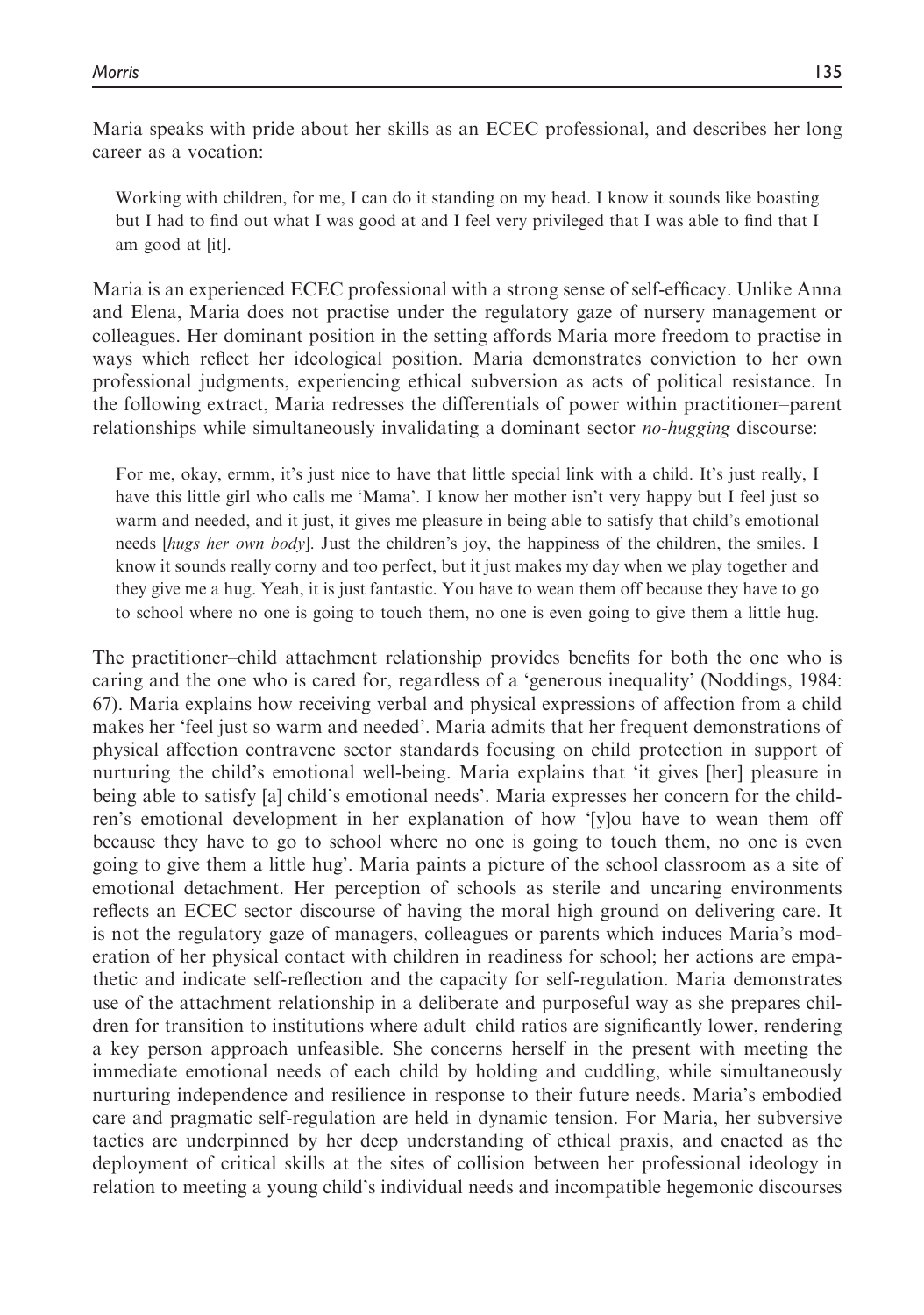of child protection, school readiness and schoolification. Maria's resistance is the enactment of her love and moral commitment to care responsively for each individual child.

# The subjectivity of ethics in ECEC professional practice

The deconstruction of a traditional binary construct of morality and subversion is necessary in order to realise their 'mutually constituting and reproducing relation: rule-bending as a practical accomplishment' (Bloom and White,  $2016$ : 7) – that is, the potentially positive function of subversion for upholding a broader set of ethical principles and achieving moral outcomes. Morality is subjective, and the subjective nature of ethical care intensifies the moral demands experienced by ECEC practitioners. Determination in support of ethical subversion is necessarily individualised and subjective. The cases included in this article present the decision-making of ECEC professionals working with very young children in London; the examples reflect a flexible and individualised approach to ECEC practice, and support the notion that emotional labour and care ethics are integral to sector professionalism in England (Taggart, 2016). The construct of ethical subversion presented here reflects a western individualistic society – more specifically, enactment of the key person's duty (Department for Children, Schools and Families, 2008). It is acknowledged that UK ECEC policy, which embraces relationship theory, is founded on a universal definition of love that is incompatible with other culturally contextualised models (White, 2016). Nevertheless, this policy is seen as central to contextualising ethical subversion within ECEC practice in England. The cases of subversive tactics presented in this article are ethical in terms of being relational; the rule-bending is set within a legislated practitioner–child attachment relationship where the ECEC professional labours for attunement to the individual needs of each child. Rule-bending and subversive tactics aligned to practitioners' beliefs of what is *generally* in the best interests of children are not theorised here as acts of ethical subversion, regardless of the sincerity of a practitioner's beliefs. Furthermore, it is acknowledged that any notions of heroism which may be mistakenly attached to acts of ethical subversion would reflect a particularly western discourse. Non-compliance with rulebased ethics would be unlikely to resonate with understandings of heroism and morality in more collective societies.

Experiencing ethics as subjective has a potentially positive function for ECEC practitioners and the sector more generally. While subjectivity may make staff feel more under pressure morally, the daily management of complex emotional relationships in ECEC practice leads to the development of critical skills as embodied capital (Bourdieu, 1986). This emotional capital enhances professional practice, enriches practitioners' enjoyment of the children, and promotes commitment to working in the sector (Andrew, 2015). ECEC practitioners are empowered by the 'potential opportunities to construct themselves as worthy, insightful, autonomous professionals' (Osgood, 2012: 14). Accordingly, theorising professionalism in ECEC practice in England as the deployment of critical skills to uphold a moral commitment to care values challenges a hegemonic discourse of professionalism as the attainment of higher qualifications and relaxation of statutory adult–child ratios.

# Conclusion

The subject of rule-bending is knotty and emotive, and perhaps particularly so when applied to professional caring where the consequences of poor judgement could be devastating. It is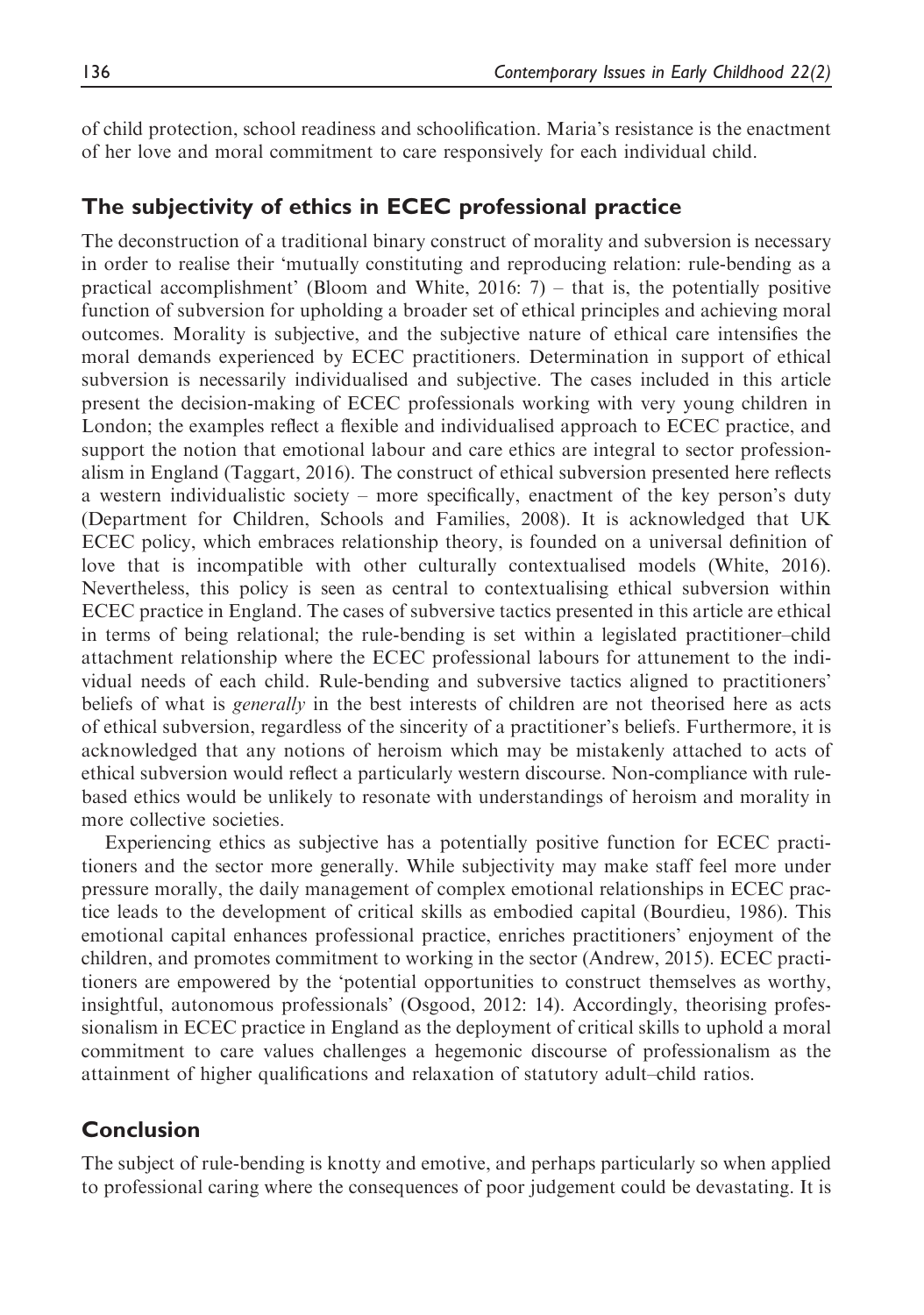not as simple as choosing which of the two camps to join – staunch supporters of the viewpoint that rules are there for a reason or advocates of the rules are there to be broken ideology. Social structures and practices within ECEC settings in England are subjected to ambiguity as the influence of national legislation aligned with relationship theories conflicts with hegemonic discourses of child protection, school readiness and schoolification. Furthermore, there are tensions between the key person approach and theories that emphasise children's need to be independent, and thinking that is suspicious of the western, middle-class, heteronormative assumptions about the self, families and attachment embedded in the policy.

The construct of ethical subversion builds on earlier theorising of emotional labour (Hochschild, 1983), care ethics (Noddings, 1984), tactics in everyday life (De Certeau, 1984) and responsible subversion in nursing (Hutchinson, 1990). Ethical subversion is born from both reason and emotion: these are acts of loving disobedience by experienced practitioners who possess a deep understanding of risk and the critical implications of their rule-bending. Ethical subversion is constructed as a powerful care pedagogy in ECEC settings in England. The subversive tactics constructed as ethical subversion are necessarily relational and individualistic, supporting a care pedagogy to challenge imperfect policy which conflicts with practitioner well-being and the individual care needs of young children. However, while the theorising of ethical subversion raises important issues in the area of ethics, management and professionalism in England, it is acknowledged that the legislative and cultural context is central to the construct, indicating that the phenomenon may not be experienced in the same way outside of England. Nevertheless, theorising ethical subversion demonstrates how subversive tactics can positively uphold a broader set of ethical principles when working with young children, while simultaneously augmenting constructs of professionalism in ECEC practice.

#### Funding

The author received no financial support for the research, authorship and/or publication of this article.

#### ORCID iD

Lynette Morris  $\blacksquare$  <https://orcid.org/0000-0003-0603-9048>

#### References

Andrew Y (2015) 'I'm strong within myself': Gender, class and emotional capital in childcare. British Journal of Sociology of Education 36(5): 651–668.

Bandura A (1982) Self-efficacy mechanism in human agency. American Psychologist 37(2): 122–147.

Belenky MF, Clinchy BM, Goldberger MR and Tarule JM (1997) Women's Ways of Knowing: the development of self, voice, and mind. New York: Basic Books.

Bloom PN and White PJ (2016) The moral work of subversion. Human Relations 69(1): 5–31.

Bolton SC and Boyd C (2003) Trolley dolly or skilled emotion manager? Moving on from Hochschild's Managed Heart. Work, Employment and Society 17(2): 289–308.

Bourdieu P (1986) The forms of capital. In: Richardson J (ed.) Handbook of Theory and Research for the Sociology of Education. New York: Greenwood, pp. 241–258.

Bowlby J (1969) Attachment and Loss. London: Hogarth Press.

British Educational Research Association (2018) Ethical guidelines for educational research. Available at:<http://www.bera.ac.uk/>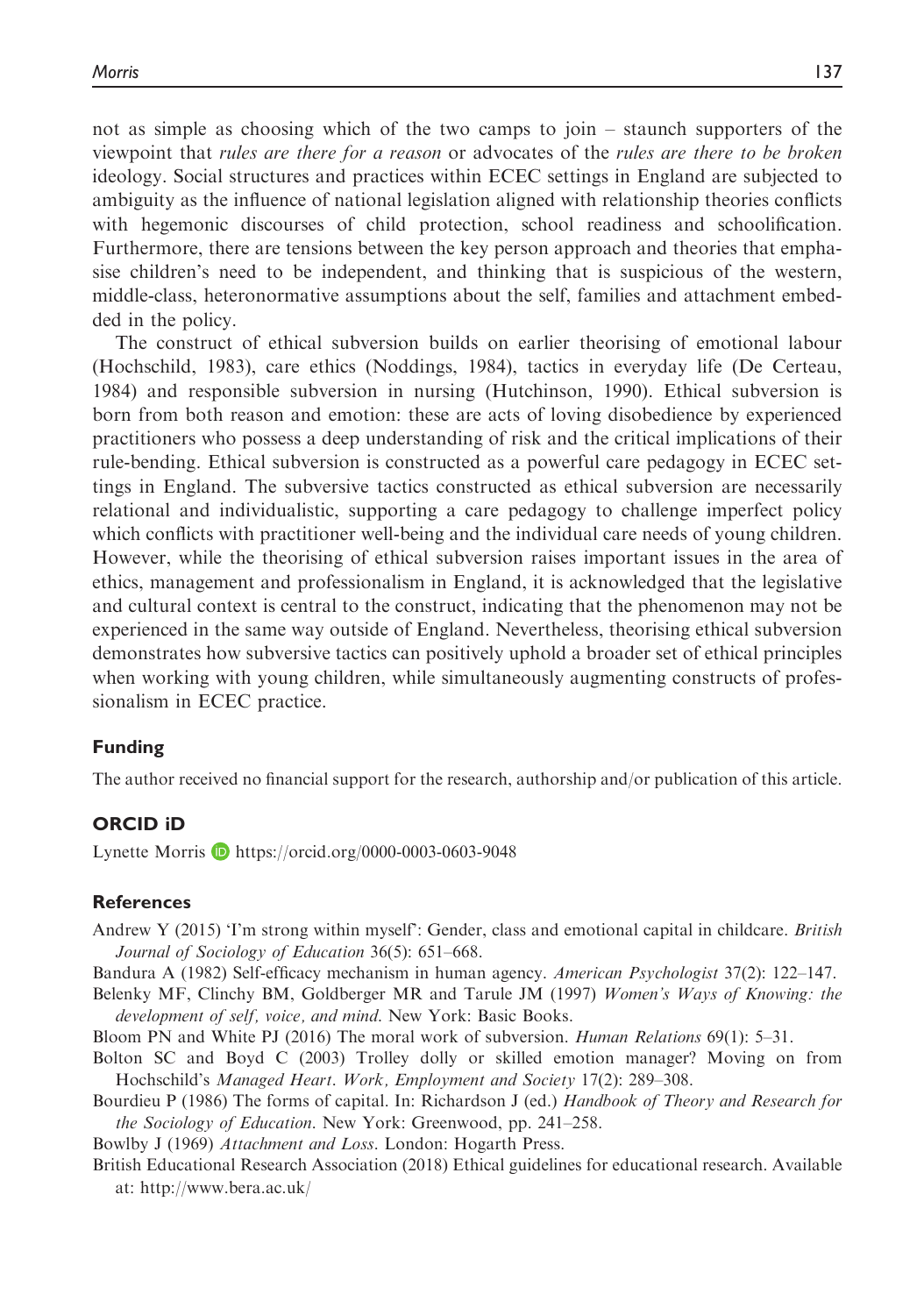- Brooker L (2010) Constructing the triangle of care: Power and professionalism in practitioner/parent relationships. British Journal of Educational Studies 58(2): 181–196.
- Campbell-Barr VJG, Georgeson J and Nagy Varga A (2015) Developing professional early childhood educators in England and Hungary: Where has all the love gone? *European Education* 47(4): 311–330.
- Carlson FM (2005) Significance of touch in young children's lives. Young Children 6(4): 79–85.
- Colley H (2006) Learning to labour with feeling: Class, gender and emotion in childcare education and training. Contemporary Issues in Early Childhood 7(1): 15–29.
- Collins SE (2012) Rule-bending by nurses: Environmental and personal drivers. Journal of Nursing Law 15(1): 14–23.
- Dahlberg G, Moss P and Pence A (2007) Beyond Quality in Early Childhood Education and Care: Postmodern Perspectives. 2nd ed. London: Falmer Press.
- Davis B and Degotardi S (2015) Who cares? Infant educators' responses to professional discourses of care. Early Child Development and Care 185(11–12): 1733–1747.
- De Certeau M (1984) The Practice of Everyday Life. Oakland, CA: University of California Press.
- Department for Children, Schools and Families (2008) Practice Guidance for the Early Years Foundation Stage. London: Department for Children, Schools and Families.
- Department for Education (2011) School discipline: new guidance for teachers. Available at: [https://](https://www.gov.uk/government/news/school-discipline-new-guidance-for-teachers) [www.gov.uk/government/news/school-discipline-new-guidance-for-teachers](https://www.gov.uk/government/news/school-discipline-new-guidance-for-teachers)
- Department for Education (2017) Statutory framework for the early years foundation stage: Setting the standards for learning, development and care for children from birth to five. Available at: [https://www.gov.uk/government/uploads/system/uploads/attachment\\_data/file/596629/EYFS\\_](https://www.gov.uk/government/uploads/system/uploads/attachment_data/file/596629/EYFS_STATUTORY_FRAMEWORK_2017.pdf) [STATUTORY\\_FRAMEWORK\\_2017.pdf](https://www.gov.uk/government/uploads/system/uploads/attachment_data/file/596629/EYFS_STATUTORY_FRAMEWORK_2017.pdf)
- Department for Education and Skills (2002) Birth to Three Matters. London: Department for Education and Skills.
- Elfer P (2012) Emotion in nursery work: Work discussion as a model of critical professional reflection. Early Years 32(2): 129–141.
- Elfer P (2016) Psychoanalytic theory, emotion and early years practice. In: David T, Goouch K and Powell S (eds) The Routledge International Handbook of Philosophies and Theories of Early Childhood Education and Care. Abingdon: Routledge, pp. 69–79.
- Elfer P, Goldschmied E and Selleck D (2012) Key Persons in the Nursery. 2nd ed. London: David Fulton. Foucault M (2002) The Archaeology of Knowledge. Abingdon: Routledge.
- Fournier V (2001) The appeal to 'professionalism' as a disciplinary mechanism. Sociological Review 47(2): 280–307.
- Gerhardt S (2014) Why Love Matters: How Affection Shapes a Baby's Brain. 2nd ed. London: Routledge.
- Gilligan C (1982) In a Different Voice: Psychological Theory and Women's Development. Cambridge, MA: Harvard University Press.
- Götz I (2013) Encountering Arlie Hochschild's concept of 'emotional labor' in gendered work cultures: Ethnographic approaches in the sociology of emotions and in European ethnology. In: Koch G and Buchanan SE (eds) Pathways to Empathy: New Studies on Commodification, Emotional Labor, and Time Binds. Frankfurt: Campus, pp. 183–200.
- Graham L (2008) The neuroscience of attachment. Available at: [http://lindagraham-mft.net/resources/](http://lindagraham-mft.net/resources/published-articles/the-neuroscience-of-attachment) [published-articles/the-neuroscience-of-attachment](http://lindagraham-mft.net/resources/published-articles/the-neuroscience-of-attachment)
- Hochschild A (1983) The Managed Heart: Commercialization of Human Feeling. Berkeley, CA: University of California Press.
- Hook D (2001) Discourse, knowledge, materiality, history: Foucault and discourse analysis. Theory and Psychology 11(4): 521–547.
- Howarth D (2000) Discourse. Maidenhead: Open University Press.
- Husted GL, Scotto CJ, Wolf KM, et al. (2015) Bioethical Decision-Making in Nursing. 5th ed. New York: Springer.